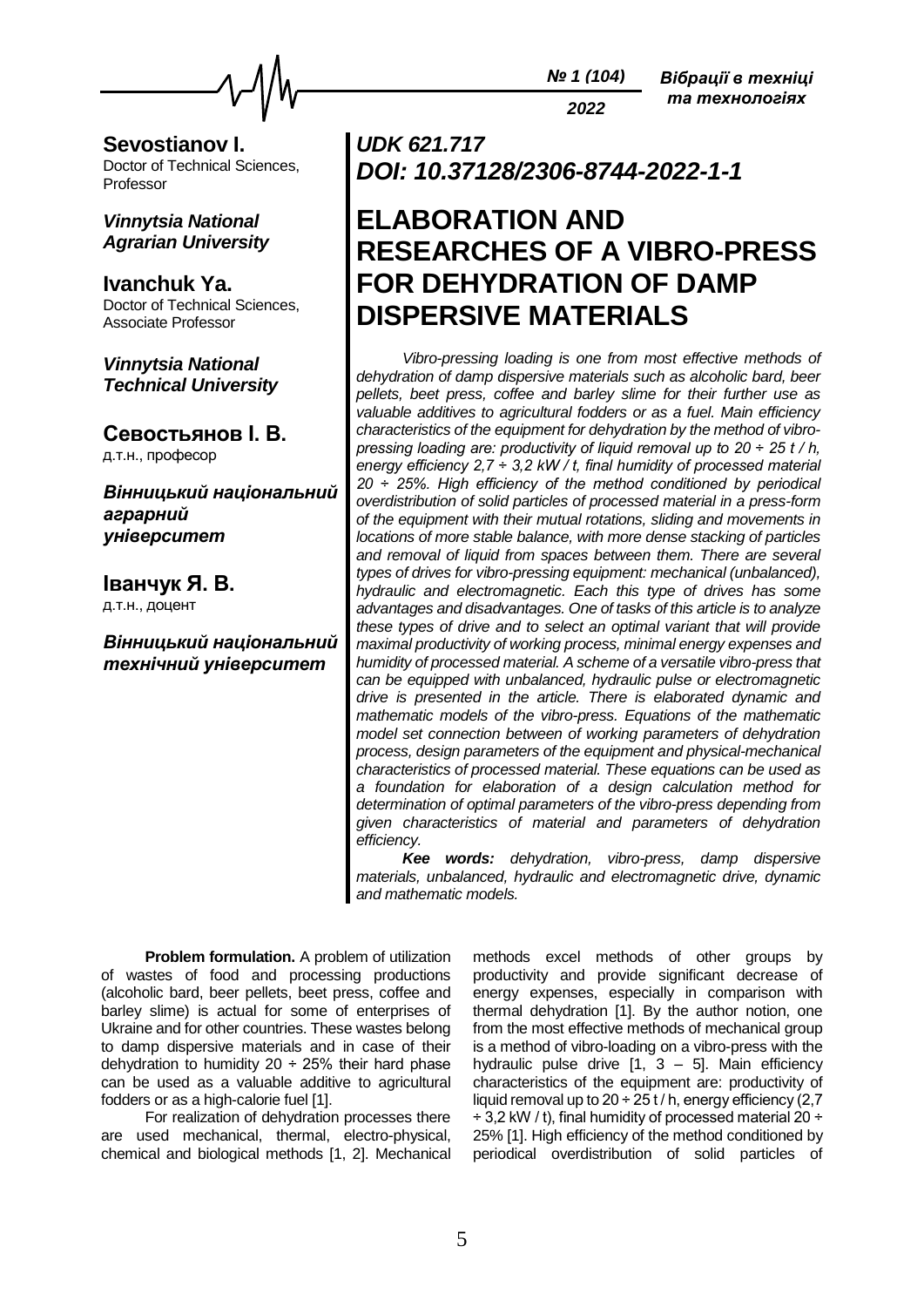

processed material in press-form of the equipment in course of vibro-blowing loading with their mutual rotations, sliding and movements in locations of more stable balance, with more dense stacking and removal of liquid from spaces between the particles [1]. In turn all these processes are caused by waves of tensions and deformations in medium of processed material in the press-form, that are moved in direction from its bottom to the punch and backwards under impact of periodical fluctuations of the press-form and its shock interaction with a vibro-press foundation [1].

But the vibro-presses with the hydraulic pulse drive have quite complex design [3 – 5], so an actual task is improvement of dehydration vibro-presses in direction of their design simplification and increase of versatility with keeping of efficiency characteristics of the equipment.

Besides, high parameters of efficiency are provided in case of using of a thermo-mechanical method of dehydration – removal of damp under impact of secondary thermal energy and mechanical fluctuations in a closed working chamber [6, 7].

**Analysis of last researches and publications.** There are several types of drives for vibro-pressing equipment: mechanical (unbalanced), hydraulic and electromagnetic [6]. Each from these types of drives has some advantages and disadvantages. One of tasks of this article is to analyze these types and to select an optimal variant that will provide maximal productivity of working process, minimal energy expenses and humidity of processed material.

The unbalanced drive [5, 6] has most simple design, relatively low price and high reliability. Vibropresses with this drive provide efforts at the executive element up to 120 kN and more, frequency of its fluctuations up to 50 Hz and amplitude up to 4  $10^{-3}$  m [6]. Disadvantages of the drive is an impossibility of an independent regulation of frequency and amplitude of the loading. Besides, this drive creates a significant dynamic loading at the equipment foundation.

The hydraulic pulse drive [6] as a kind of hydraulic drives provides significant efforts at the executive element – up to 300 kN, frequency up to 150 Hz, amplitude up to  $3 \times 10^{-3}$  m and has quite compact dimensions [6]. The hydraulic pulse drive provides a possibility of independent stepless and fluent regulation of loading effort, frequency and amplitude, but it has high enough complexity and price.

The electro-magnetic drive provides intensive regime of loading: frequency of fluctuations of an executive element up to 3000 Hz (some experimental installations realize frequency up to 30000 Hz), amplitude up to 2 10 $3$  m [6]. Disadvantage of the drive is quite high energy expenses at the unit of mass of removed liquid and high price of the equipment.

So, as we can see, each type of the drive for vibro-pressing equipment can provide an effective

working process and using of all these types is prospective.

**Purpose formulation.** A purpose of the of this work is elaboration of a scheme of a versatile vibropress that can be equipped with unbalanced, hydraulic pulse or electromagnetic drive. There is need also to elaborate dynamic and mathematic models of the vibro-press. Equations of the mathematic model should set connection between of working parameters of dehydration process, design parameters of the equipment and physicalmechanical characteristics of processed material. These equations will allow to determine the optimal parameters of the vibro-press depending from given characteristics of material and parameters of dehydration efficiency.

**Presentation of main material.** There is a scheme of a vibro-press for dehydration of damp dispersive materials, elaborated by the article's author and presented at the fig. 1. For realization of dehydration of the portion of processed material there is need to lift the cross-arm 2 with tubes 4, punch 5 and displacers 17 with help of four hydraulic cylinders 3 in the upper position (see also the cross-section A – A at the fig. 1). Side slabs 19 and 27 are situated in positions as on cross-section  $A - A$  of the fig. 1. Processed material from the bunker 1, through the opened slide-valve 9 and over the chute 10 is fed into the press-form 11. After filling of the press-form the slide-valve is closed and the cross-arm with help of hydraulic cylinders 3 is went down. The punch 5 with displacers 17 create static mechanical loading of the portion 24 of processed material in the press-form 11 from above. Then there is turn on a hydraulic pulse drive of the vibro-press [8] and pressure of working liquid in chambers of four hydraulic cylinders 16 is began to change in limits  $4 \div 12$  MPa [2, 8]. As a result, press-form that connected with plunges of hydraulic cylinders 16 and the portion of processed material in it make periodical reciprocal movements with frequency up to 150 Hz and with amplitude up to 2 mm. At that movements of the press-form upwards are provided as a result of increased pressure of working liquid in the cavities of the hydraulic cylinders 16. In course of these movements upwards rods 12 with clamps press the springs 13. Return of the pressform 11 with the processed material 24 in lower position is carried out under impact of their own gravitation and force of resilience of the pressed spring 13. In the end of each movement of the pressform in the initial low position it is hit at the foundation 20. So, the portion 24 of material in the press-form 11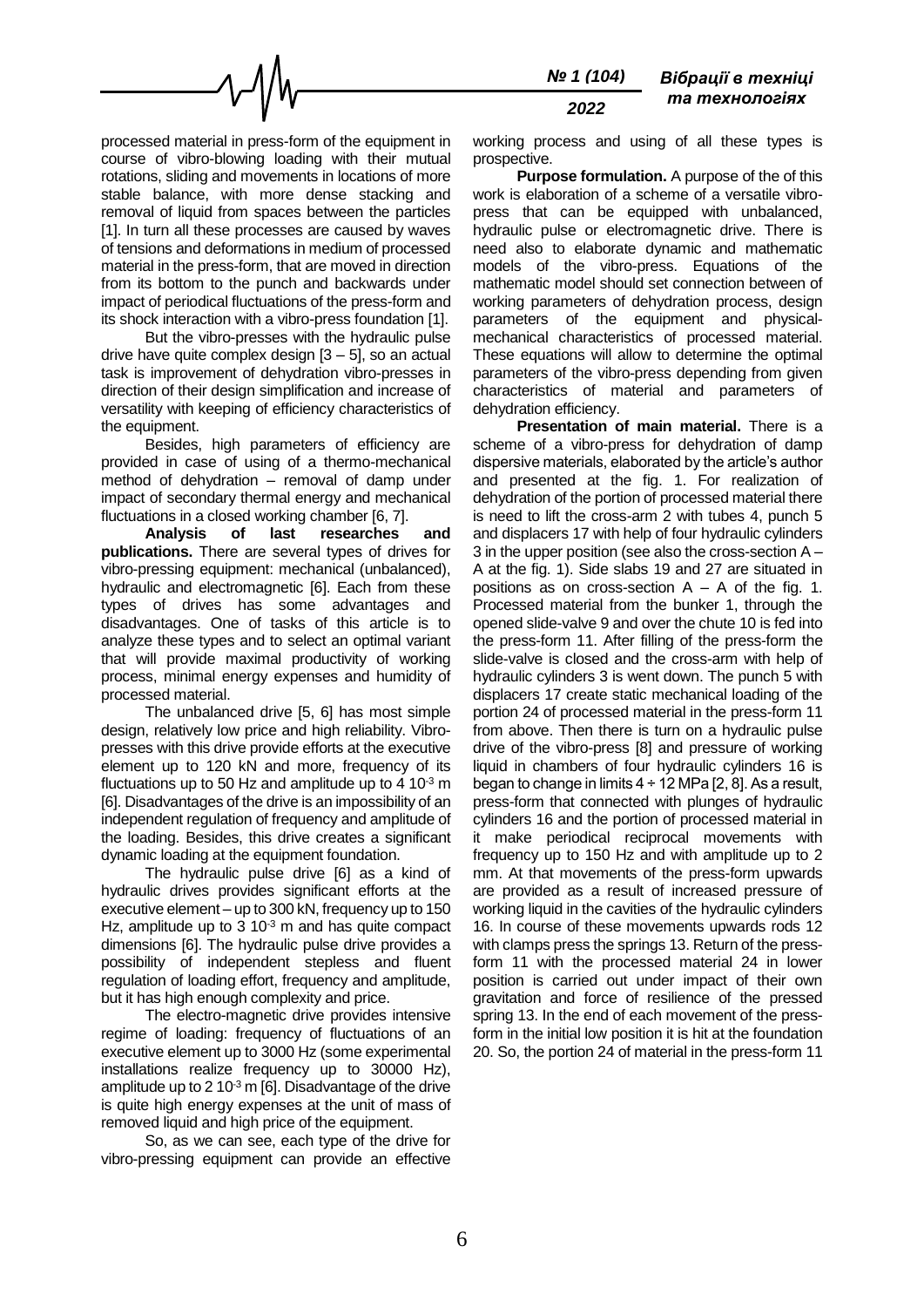

**Figure 1 – Scheme of a vibro-press for dehydration of damp dispersive materials: 1 – bunker; 2 – cross-arm; 3, 16, 18, 21 – hydraulic cylinders; 4 – tubes; 5 – punch; 6, 7 – channels; 8 – vacuum pump; 9 – slide valve; 10 – chute; 11 – press-form; 12 – rods; 13 – springs; 14 – supports; 15 – belt conveyer; 17 – displacers; 19, 25 – side slabs; 26 – openings; 27 – channels; 28 – vibro-supports**

is also exposed vibro-blowing inertia loading from below. All this creates conditions for effective extraction of liquid from the processed material that is poured out through a metallic filtering net on internal surfaces of the press-form 11, punch 5 and displacers 17 (it is not shown on the scheme), openings 26, channels 27 (see the element I on the fig. 1). This liquid is pumped out through hydraulic lines 6, 7 with help of the vacuum pump 8. Reciprocal movements of the press-form 11 with the portion 24 of processed material can be provided with help of four electromagnetic vibro-

exciters 22 (see view D on the fig. 1), that installed instead of hydraulic cylinders 16 inside of the foundation 20, or by four mechanical unbalanced vibroexciters 23 (see view E on the fig. 1). So, the same scheme of the vibro-press can be realized at the base of various types of the drive. After achievement of the necessary humidity of processed material in the pressform 11 the drive of reciprocal movements of the pressform is turned out. Cross-arm 2 with tubes 4, punch 5 and displacers 17 with help of four hydraulic cylinders 3 are raised in the upper position. Side slabs 19, 25 are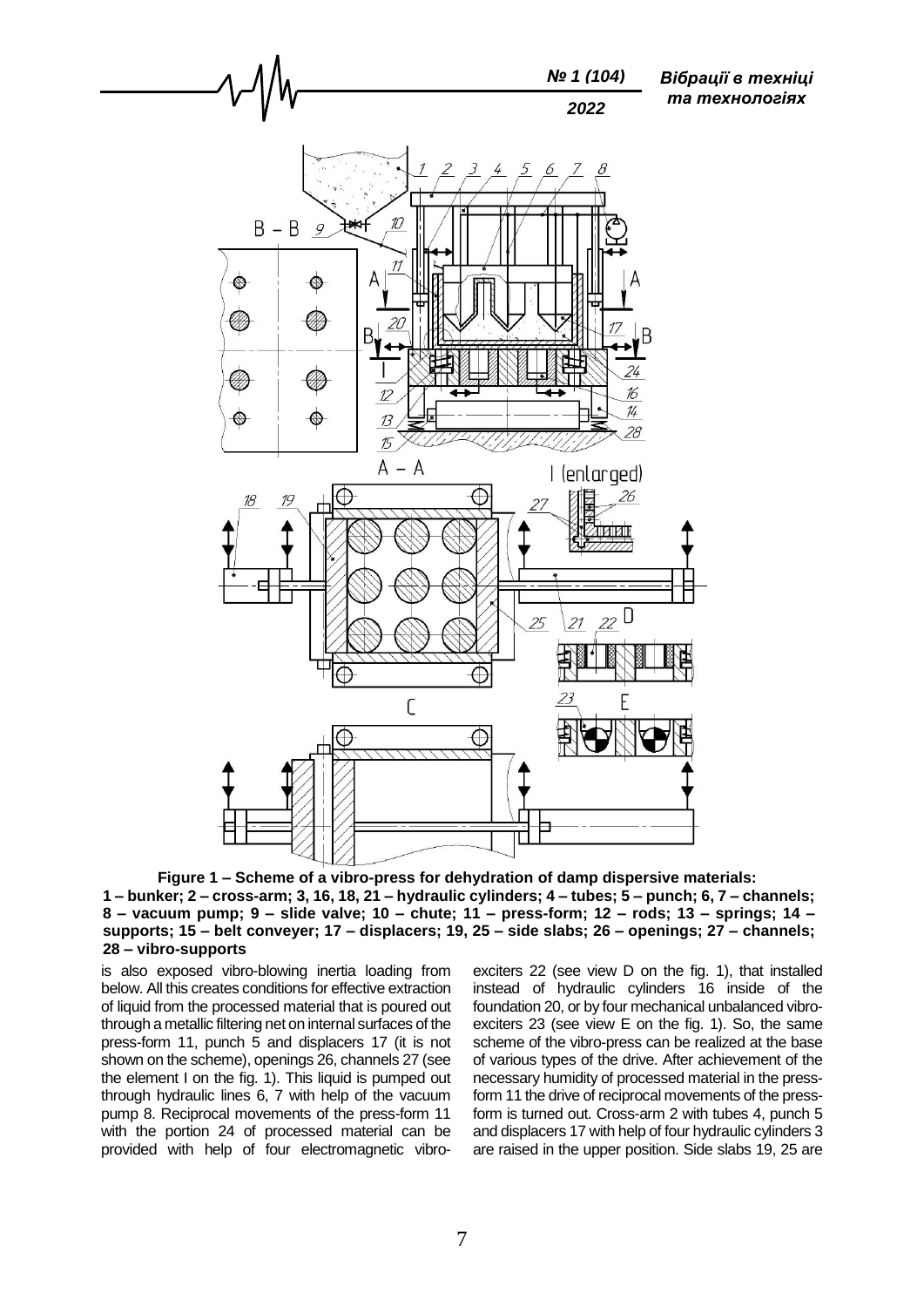

moved by hydraulic cylinders 18, 21 into positions that presented in the view C of the fig. 1. As a result, the portion 24 of dehydrated material is pressed out from the press-form 11 on the belt conveyer 15. Then the slabs 19, 25 are returned in the initial positions (see the cross-section A - A on the fig. 1), there is opened the slide-valve 9 and the next portion of processed material is loaded in the press-form 11. The described working process of dehydration is repeated.

Determination of optimal design and working parameters of the vibro-press (fig. 1) depending from given parameters efficiency (productivity *P*, specific energy expanses *E* and final humidity *U<sup>f</sup>* of processed material [1]) should be fulfilled with help of equations of a mathematic model that include these parameters.

For elaboration of equations of the mathematic model of the proposed vibro-press we use its dynamic model, that presented on the fig. 2.



**Figure 2 - Dynamic model of the vibropress for dehydration of damp dispersive materials**

At the model are designated such parameters:

 $m<sub>l</sub>$  – mass of the lower executive element of the vibro-press, that includes masses *mpl* of plungers of four hydraulic cylinders 16 (see also the fig. 1) – in case of using of the hydraulic pulse drive, mass  $m_{p}f$  of the press-form 11, masses *m<sup>r</sup>* of four rods 12 and mass *mm(t)* of the portion 24 of processed material in the press-form (it is changed in the course of time, because a part of liquid phase of the material is removed from the press-form in the course of dehydration process) [9]:

$$
m_I(t) = 4 \cdot m_{pl} + 4 \cdot m_r + m_{pf} + m_m(t);
$$
  
0 \le t \le t\_I, (1)

where  $t_i$ - durability of the I stage that for a hydraulic pulse drive with a generator of pressure impulses "on the exit" is determined by formulas of the work [8]; for electromagnetic and unbalanced drives  $t_I$  is approximately equal to half of a period  $T$  of fluctuation of the press-form 11

$$
t_{I} = \frac{1}{2}T = \frac{1}{2\nu'}\tag{2}
$$

where *ν* – frequency of fluctuations of the pressform 11.

In case of using in the vibro-press of electromagnetic or unbalanced drive (see views D and

E on the fig. 1) in the formula for definition of  $m<sub>l</sub>$  there is need to set instead of the masses *mpl* the masses *mee* of four executive elements of these drives:

$$
m_I(t) = 4 \cdot m_{ee} + 4 \cdot m_r + m_{pf} + m_m(t);
$$
  

$$
0 \le t \le t_I;
$$
 (3)

 $m<sub>II</sub>$  – mass of the upper executive element of the vibro-press, that includes masses *m<sup>d</sup>* of four displacers 17, masses  $m_t$  of four tubes 5, mass  $m_p$  of punch 5, mass *mca* of the cross-arm 2 and masses *mpr* of pistons and rods of four hydraulic cylinders 3:

 $m_{II} = 4 \cdot m_d + 4 \cdot m_t + 4 \cdot m_{pr} + m_p + m_{ca};$  (4)  $z_i$ ,  $z_{ii}$  – movements of the masses  $m_i$ ,  $m_{ii}$ ;

 $F_d$  – driving force from plungers of hydraulic cylinders 16 or from executive elements of electromagnetic – 22 or unbalanced – 23 drives of the vibro-press on the press-form 11;

 $F_{\text{st}}$  – effort, that created by hydraulic cylinders 3 on punch 5 and displacers 17;

*FfrI* – force of dry friction in sealings of plungers of hydraulic cylinders 16 (this force will be absent in case of using electromagnetic or unbalanced drives).

*FfrII* – force of dry friction in sealings of pistons and rods of hydraulic cylinders 3;

*c<sup>m</sup>* – coefficient of rigidity of processed material in the press-form 11 [1];

*α<sup>m</sup>* – coefficient of viscous friction inside of the portion 24 of processed material [1];

*R<sup>m</sup>* – force of dry friction between particles of processed material in the press-form 11 and between the particles and internal surfaces of the press-form;

*c<sup>s</sup>* – coefficient of rigidity of the springs 13;

A working cycle of the lower drive of the vibropress, that provides periodical oscillation movements of the press-form 11 with the portion 24 of processed material can be divided at two stages:

I stage – movement of the mass  $m_l$  from the initial lower position in the upper position;

II stage – movement of the mass  $m_l$  from the upper position in the initial lower position.

So, a differential equation of movement of the mass  $m<sub>l</sub>$  at the I stage of a working cycle in accordance with the dynamic model (fig. 2) relatively axle *z* has an appearance

$$
m_{I}\ddot{z}_{I} = F_{d}(t) - m_{I}g - F_{fri}(t) - c_{s}(z_{p} + z_{I}) -
$$
  
-
$$
-c_{m}z_{I} - \alpha_{m}\dot{z}_{I} - R_{m}(t); 0 \le t \le t_{I},
$$
 (5)

$$
2m^21
$$
  $2m^21$   $2m^2$ ,  $3m^2$   $3m^2$   $4m^2$   $4m^2$   $5m^2$   $2m^2$   $2m^2$ 

where  $z_p$  – previous compression of the springs 13. The driving force  $F_d(t)$  for the hydraulic pulse drive can be determined as

 $F_d(t) = 4 \cdot p_c(t) \cdot S_c$ ;  $0 \le t \le t_1$ , 6)

where  $S_c$  – cross-section area of the plunger of the hydraulic cylinders 16;  $p_c(t)$  – pressure in working chambers of the hydraulic cylinders 16 of hydraulic pulse drive with a generator of pressure impulses "on the exit" [8]. Value of  $p_c(t)$  is changed linearly from minimal -  $p_{c,min}$  to maximal -  $p_{c,max}$ . Value  $p_{c,max}$ corresponds to the sum of all forces, creating resistance for movement of the mass  $m<sub>l</sub>$  (see equation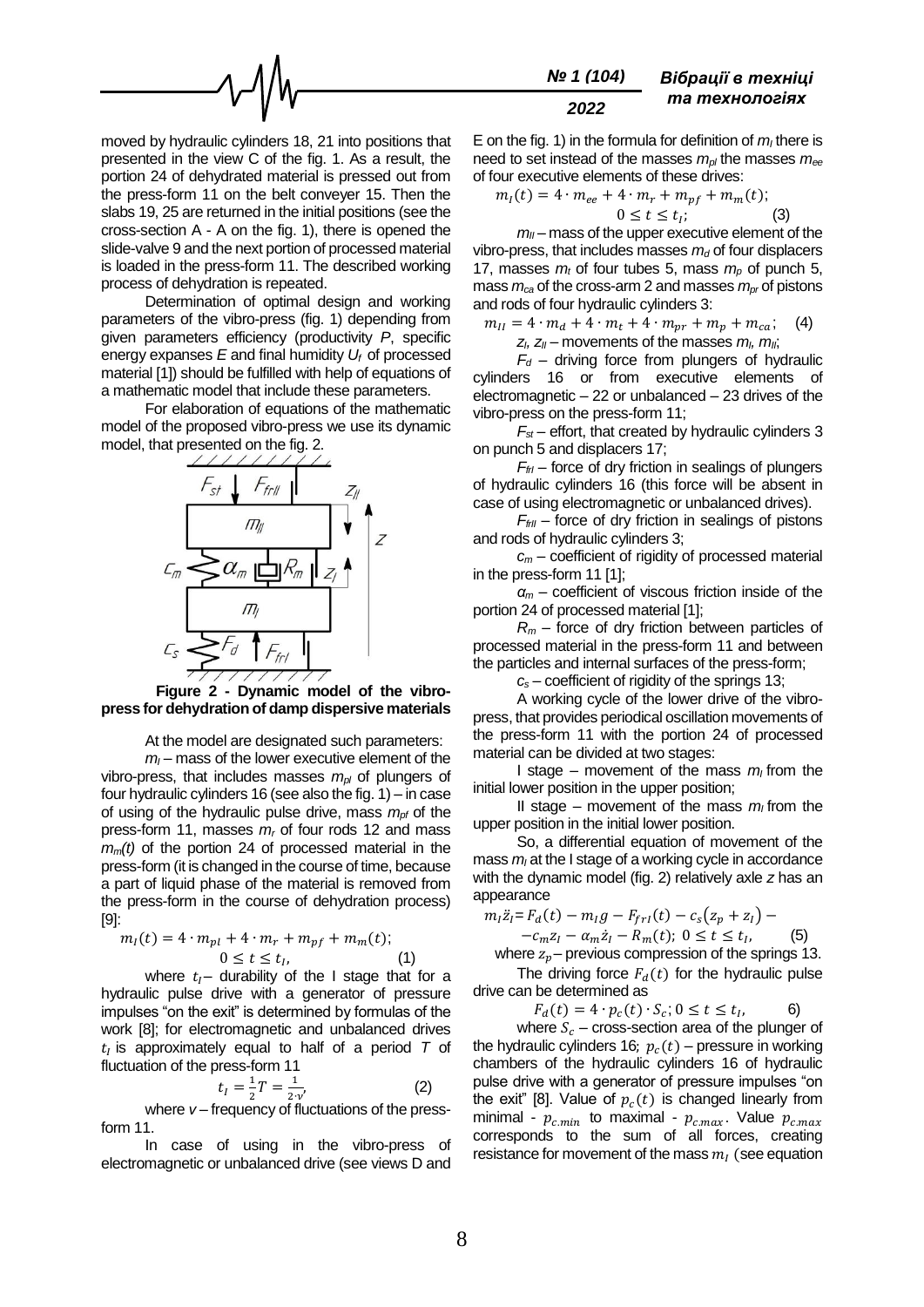

(5). Stepless and accurate adjustment of values  $p_{c,min}$ ,  $p_{c,max}$  is realized with help of the generator of pressure impulses [8] of the vibro-press.

The driving force  $F_d(t)$  for an unbalanced drive is changed in course of the I stage from 0 to maximal value and again to 0

$$
F_d(t) = 0 \text{ when } t = 0;
$$
  
\n
$$
F_d(t) = 4 \cdot m_d \omega_d^2 R_d; \text{ when } t = \frac{t_I}{2};
$$
 (7)  
\n
$$
F_d(t) = 0 \text{ when } t = t_I,
$$

where  $m_d$  – mass of rotating elements of one vibro-exciter 23;  $\omega_d$  – pulsatance of its rotation;  $R_d$  – radius of fastening of the vibro-exciter.

For an electromagnetic drive value of the driving force  $F_d$  is stable in course of all I stage and its equal to tractive effort on the electromagnetic vibro-exciter 22:

$$
F_d = F_{te}.
$$
 (8)

as

Force of friction  $F_{frl}(t)$  in the equation (5) we can find with help of formula [8]

$$
F_{frl}(t) = 0.1 \cdot F_d(t); 0 \le t \le t_l,
$$
\n(9)  
\nwhere  $F_{-}(t)$  is determined by the formula (6)

where  $F_d(t)$  is determined by the formula (6).

An influence of the  $R_m(t)$  one should take into account only at the final stage of the dehydration process under direct contact of solid particles of the portion 24 with each other and with walls of the pressform 11. But at the beginning of the describing working process under material's humidity 90 ÷ 95% such direct contact is absent, so for this initial period of the working process we can take, that  $R_m(t) = 0$ .

For the final period of dehydration in coarse of the I stage of the working process an approximate value of the  $R_m(t)$  one can calculate by equation

$$
R_m(t) = \begin{bmatrix} F_d(t) - m_1 \ddot{z}_1 - m_1 g - F_{fri}(t) - \\ c_s(z_p + z_i) - c_m z_i - \alpha_m \dot{z}_i \end{bmatrix} \times
$$
  
×  $(\mu_{mm} + \mu_{mp}), 0 \le t \le t_1$  (10)  
when  $\mu_{mn}$ 

where  $\mu_{mm}$ ;  $\mu_{mp}$  - coefficients of friction between of neighboring particles of processed material in the press-form 11 and friction between of the particles and internal surfaces of the press-form.

Then pressure  $p_m(t)$  in lower layer of processed material that has direct contact with the bottom of the press-form 11 in the course of the I stage of a cycle of vibro-blowing loading is

$$
p_{ml}(t) = \begin{bmatrix} F_d(t) - m_l \ddot{z}_l - m_l g - F_{frl}(t) - \\ c_s (z_p + z_l) - c_m z_l - \alpha_m \dot{z}_l - R_m(t) \end{bmatrix} / S_{pf};
$$
  
0 \le t \le t\_I, (11)

where  $S_{\textit{pf}}$ - the cross-section area of the pressform 11.

The formulas (10, 11) were compiled with consideration of a supposition that the pressure *pm(t)* is distributed in medium of processed material inside of the press-form 11 equally in all directions. From our point of view this supposition is well founded, because at the beginning of the dehydration process initial humidity of processed material amounts 90 ÷ 95% (for wastes of food productions – alcoholic bard, beer

#### *№ 1 (104) 2022 Вібрації в техніці та технологіях*

pellets, beet press, coffee and barley slime), so by structure they are close to Newtonian liquids [1, 2].

The differential equation of movement of the mass  $m_{II}$  at the I stage of a working cycle in accordance with the dynamic model (fig. 2) relatively axle *z* has an appearance

$$
m_{II}\ddot{z}_{II} = -F_{st} - m_{II}g + F_{frII} + c_m z_{II} + \alpha_m \dot{z}_{II} + R_m(t);
$$
  
0 \le t \le t<sub>I</sub>. (12)

Force  $F_{st}$  in the equation (12) can be calculated

$$
F_{st} = 4 \cdot p_{ca} S_{ca}, \qquad (13)
$$

where  $p_{ca}$  – an adjusted pressure of working liquid in rod ends of hydraulic cylinders 3;  $S_{ca}$  – crosssection area of the rod end of the hydraulic cylinder 3.

Force of friction  $F_{f r I I}$  in the equation (12) we can find with help of the formula

$$
F_{frII} = 0.1 \cdot F_{st},\tag{14}
$$

where  $F_{st}$  is determined by the formula (13).

Force  $R_m(t)$  in the equation (12) in the final period of dehydration in coarse of the I stage of the working process one can calculate by formula

$$
R_m(t) = [F_{st} + m_{II}\ddot{z}_{II} + m_{II}g - F_{frII} - c_m z_{II} - a_m \dot{z}_{II}] \cdot (\mu_{mm} + \mu_{mp}); 0 \le t \le t_I.
$$
 (15)

Most intensive movement  $z_{II}$  will take place at the very beginning of the dehydration process in course of removal of free liquid phase from layers of the portion 24, that have direct contact with working surfaces of the press-form 11, displacers 17 and punch 5. At the same time will realized compression of liquid phase and solid particles of the portion.

So, the corresponding pressure  $p_{null}(t)$  in an upper layer of processed material that has a direct contact with displacers 17 and punch 5 in the course of the I stage of a cycle of vibro-blowing loading

$$
p_{mII}(t) = \begin{bmatrix} F_{st} + m_{II} \ddot{z}_{II} + m_{II} g - F_{frII} - \\ c_m z_{II} - \alpha_m \dot{z}_{II} - R_m(t) \\ 0 \le t \le t_I. \end{bmatrix} / S_{pf} ;
$$
\n(16)

After completion of removal from the portion 24 of free liquid phase that located nearby working surfaces of press-form 11, displacers 17 and punch 5 intensity of dehydration process will be decreased [1]. In coarse of this period of dehydration the movement  $z_{II}$  in the equation (12) will depend from flow  $Q_i(t)$  of liquid phase of processed material from internal layers of the portion 24 to the openings of press-form 11, displacers 17 and punch 5. The value of the *Ql(t)* is determined by change of middle diameter and length of channels between of solid particles of processed material in the press-form 11 in course of a cycle of vibro-blowing loading. Equations for determination of these parameters of processed material are presented in the work [1].

An equation for determination of  $z_{II}$  in course of the final period of the dehydration process and at the I stage of the vibro-blowing loading of the portion of processed material has an appearance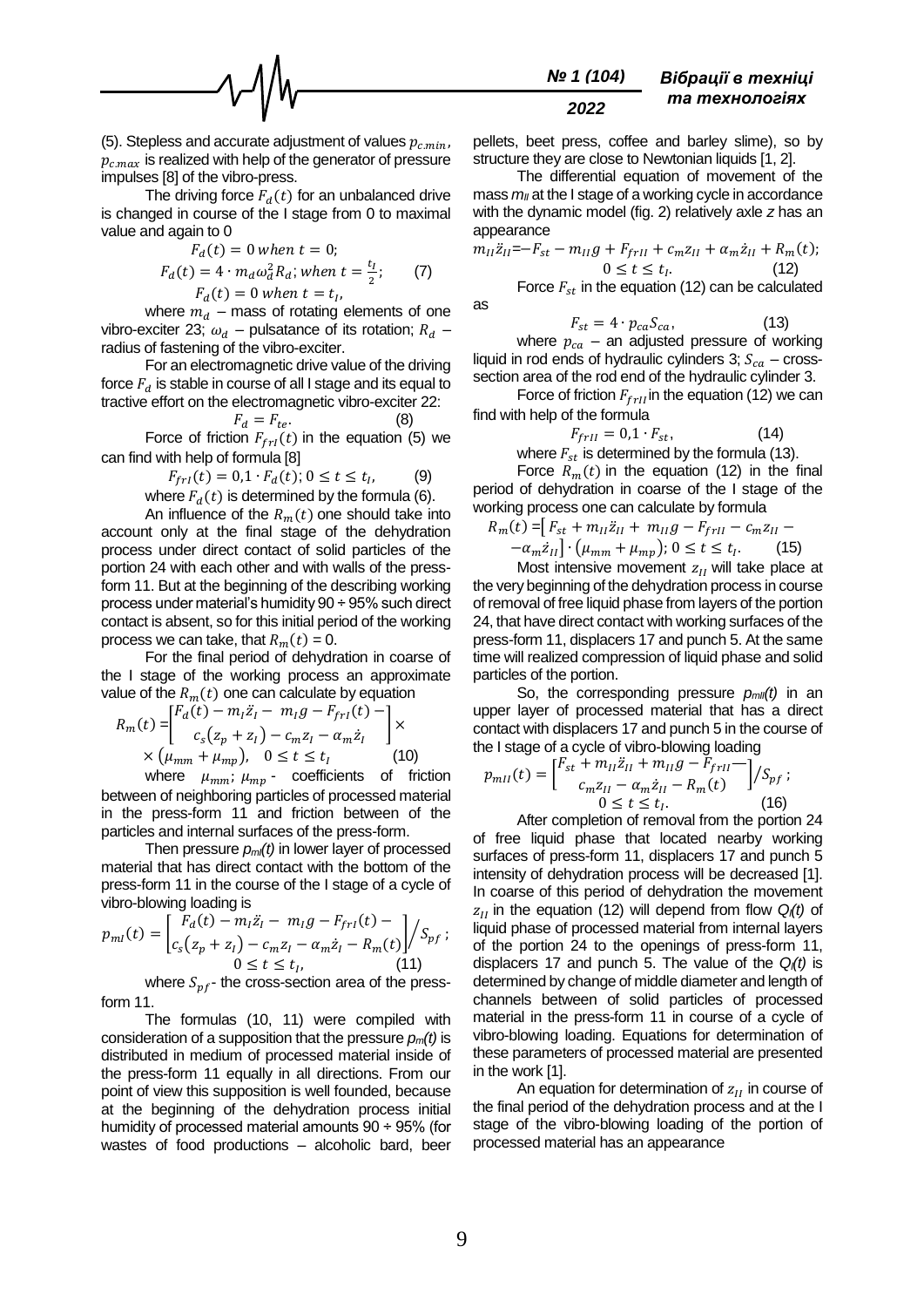$$
\underbrace{\hspace{2.5cm}} \sim \text{10}
$$

$$
\dot{z}_{II} = \frac{Q_l(t)}{s_{pf}}; 0 \le t \le t_I.
$$
 (17)

The differential equation of movement of the mass  $m<sub>l</sub>$  at the II stage of a working cycle in accordance with the dynamic model (fig. 2) relatively axle *z* has an appearance

$$
-m_1 \ddot{z}_i = -F_d(t) + m_1 g - F_{fri}(t) + c_s (z_p + z_i(t_l) - z_l) + c_m (z_i(t_l) - z_l) - \alpha_m \dot{z}_i - R_m(t);
$$
  

$$
t_l < t \le t_{ll} \tag{18}
$$

The driving force  $F_d(t)$  for the hydraulic pulse drive can be determined as

 $F_d(t) = 4 \cdot p_c(t) \cdot S_c$ ;  $t_I < t \le t_{II}$  (19)

Pressure  $p_c(t)$  in working chambers of the hydraulic cylinders 16 of hydraulic pulse drive with a generator of pressure impulses "on the exit" at the II stage is changed linearly from maximal -  $p_{c,max}$  to minimal -  $p_{c,min}$ .

The driving force  $F_d(t)$  for the unbalanced drive is changed linearly in course of the II stage from 0 to maximal value and again to 0

$$
F_d(t) = 0 \text{ when } t = t_i;
$$
  
\n
$$
F_d(t) = 4 \cdot m_d \omega_d^2 R_d; \text{ when } t = \frac{t_{II}}{2};
$$
  
\n
$$
F_d(t) = 0 \text{ when } t = t_{II}.
$$
  
\nEer electromagnetic drive, while of the drift

For electromagnetic drive value of the driving force  $F_d$  is stable in course of all II stage and its equal to tractive effort of the electromagnetic vibro-exciter 22 (see the formula (8).

Force of friction  $F_{f r I}(t)$  in the equation (18) we can find with help of formula (9) with substitution there  $F<sub>d</sub>(t)$  is determined with help of the equation (20).

Force  $R_m(t)$  in the equation (18) one should take into account only for the final period of the dehydration (see above). The approximate value  $R_m(t)$  in coarse of the II stage of the working process one can calculate by equation

$$
R_m(t) = \begin{bmatrix} m_l \ddot{z}_l - F_d(t) + m_l g - F_{frl}(t) + \\ + c_s (z_p + z_l(t_l) - z_l) + \\ + c_m (z_l(t_l) - z_l) - \alpha_m \dot{z}_l \\ \times (\mu_{mm} + \mu_{mp}), \ t_l < t \le t_{ll}. \end{bmatrix} \times (21)
$$

Pressure  $p_m(t)$  in lower layer of processed material in the course of the II stage of a cycle of vibroblowing loading is

$$
p_{ml}(t) = \begin{bmatrix} m_l \ddot{z}_l - F_d(t) + m_l g - F_{frl}(t) + \\ + c_s (z_p + z_l(t_l) - z_l) + \\ + c_m (z_l(t_l) - z_l) - \\ -\alpha_m \dot{z}_l - R_m(t) \end{bmatrix} / S_{pf};
$$
  

$$
t_l < t \le t_{II}.
$$
 (22)

The differential equations of movement of the mass  $m_{II}$  at the II stage of a working cycle and for change of pressure  $p_{mII}(t)$  in the upper layer of processed material are the same as for the I stage (see formulas  $(12 - 17)$ .

Equations and formulas that connect main working parameters of vibro-blowing dehydration and physical-mechanical characteristics of the processed damp dispersive material with parameters of efficiency

#### *№ 1 (104) 2022 Вібрації в техніці та технологіях*

(productivity, specific energy expenses, final humidity of processed material) presented in the work [1].

**Conclusions.** 1. Mechanical methods are most effective for dehydration of damp dispersive materials because in comparison with thermal, chemical, electrophysical and biological methods they provide higher productivity of the working process and lower specific energy expenses.

2. One from prospective mechanical methods of dehydration is a method of vibro-blowing loading in a closed press-form. Vibro-presses for realization of the method can be equipped with mechanical (unbalanced), hydraulic or electromagnetic drive. Each from these drives has some advantages and disadvantages.

3. A scheme of versatile vibro-press that can brought with unbalanced, hydraulic pulse or electromagnetic drive is presented in the article. The vibro-press has simple and reliable design, provides high intensity of loading of processed material in the closed press-form and high productivity of dehydration with minimal energy expenses.

4. There are elaborated differential equation of movement of executive elements of the vibro-press in course of two stages of its working cycle. The equation connects main working parameters of process of vibroblowing dehydration (pressure, created by executive elements of the vibro-press in upper and lower layers of processed material in the press-form, amplitude and frequency of the press-form fluctuations), design parameters of the vibro-press and physical-mechanical characteristics of processed material. These equations can be used as a foundation for creation of a method of design calculation of the proposed vibro-press.

#### **References**

1. Sevostianov, I. V. (2020) *Tekhnolohiia ta obladnannia dlia vibroudarnoho znevodnennia volohykh dyspersnykh materialiv : monohrafiia [Technology and equipment for vibro-blowing dehydration of damp dispersive materials : monograph]* Vinnytsia: VNAU [in Ukrainian].

2. Cherevko, O. I., Poperechny, A. M. (2014) *Procesy i aparaty harchovyh vyrobnycztv [Processes and apparatuses of food productions]* Harkiv: Svit Knyg [in Ukrainian].

3. Sevostianov, I. V., Lutsyk, V. L. (2017) *Ustanovka dlia bahatostadiinoho znevodnennia vidkhodiv kharchovykh vyrobnytstv [Installation for multistage dehydration of food productions waste] Visnyk mashynobuduvannia ta transportu*, 1, 105-113 **[in Ukrainian].** 

4. Sevostianov, I. V. Polishchuk, O. V., Slabkyi, A. V. (2015) *Rozrobka ta doslidzhennia ustanovky dlia dvokomponentnoho vibroudarnoho znevodnennia vidkhodiv kharchovykh vyrobnytstv [Elaboration and research of installation for two-component vibro-*